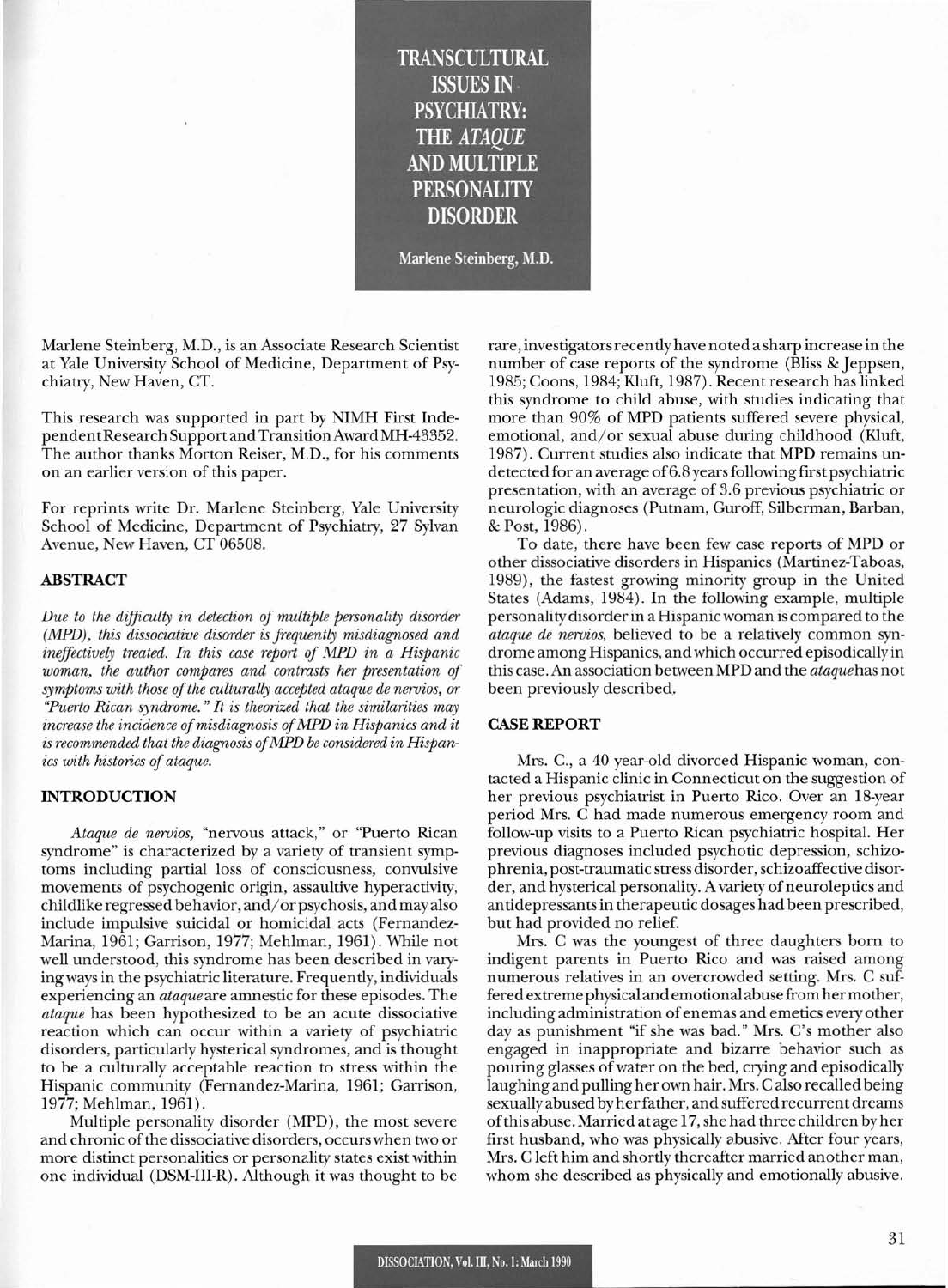They separated four months later. Recently, she moved to Connecticut to be near her grown daughter.

Mrs. C's first presentation in Connecticut was with a classic episode of an *ataque.* She described an acute onset of distressing auditory and visual hallucinations, experiencing the voices as originating both within herself and from "spirits," and stating that the voices were commanding her to harm herself. Mental status exam was remarkable for her disorientation to year, overall histrionic demeanor, agitation, depersonalization, and feels ofbeing "possessed." The initial diagnostic impression at the clinic was of a psychotic depression and she was given a prescription for perphenazine. Four days later, in a follow-up visit, she had not used the medication, denied having had auditory or visual hallucinations, and was free of any psychotic symptoms. She described rapid mood swings, "out of body experiences," and amnestic episodes which she had experienced since childhood. At this time, Mrs. C was scheduled for biweekly supportive therapy with a mental health worker. She attended sessions irregularly. Her demeanor, level of functioning, and symptoms fluctuated radically. Spontaneous age regression (Spiegel & Rosenfeld, 1984) occurred several times. Frequently she presented to therapy referring to herself by another name and did not remember previous sessions. During this period Mrs. C was brought to the Hispanic clinic by her boyfriend for an emergency consultation due to the acute onset of bizarre behavior. She was childlike and disoriented, suffered auditory and visual hallucinations ofa suicidal and homicidal nature, and rapidly became restless and agitated. She stated her name was "Rosa." The evaluating psychiatrist referred her to the ER for possible admission since she had been "found with a scarf trying to hang herself."

At that time the emergency room psychiatrist noted the similarity of her symptoms to the *ataque* and described her presentation: "When she came into the screening area, she took one of the balloons and began to play with it and asked me if I had a doll for her; she also said she was hungry and wanted some cookies and milk." His diagnostic impression was "atypical psychosis." She was given 8 mg of perphenazine. Re-evaluation several hourslaterrevealed a "dramatic change in state." She said she was not Rosa, was not 6 years old, had no interest in playingwith a doll, and thatshe didnotfeellike someone was following her or was telling her to hurt herself. The precipitating stressorsremained unclear, and Mrs. Cwas discharged from the ER.

At this time Mrs. C began a new course of weekly psychotherapy sessions which she attended fairly regularly. Mrs. C's sense of identity, her demeanor and the content of each session varied significantly. During this treatment, five distinct personalities emerged with different names, ages, memories, and characteristic behaviors. Frequentlyshewould state that she was "unable to remember" what she discussed in a previous session. Recurrent themes included identity confusion and severe abuse by both parents. Throughout this year she remained off medication.

Mrs. C's symptoms, past history, and presentation are consistent with the diagnosis of multiple personality disorder. The observed alteration of identity, the presence of perceptual disturbances, intersession and intra-session amnesia, and the history of severe physical and sexual abuse throughout childhood are characteristic features in individuals with MPD (Kluft, 1987; Putnam et aI., 1986).

It is hypothesized that Mrs. C developed alternate personalities in an attempt to cope with overwhelming abuse. The frequent episodes of depersonalization as a child represent an attempt to remove herself emotionally from abuse from which she could not escape physically. Clinical material not presented here suggested that her retreat to an internal world had allowed her to have the experience, within her imagination, of a nurturing parent. Continued elaboration of this internal world may have resulted in the formation of more organized personalities. The exact stressors in the development ofCarmen's alternate personalities await clarification in long-term therapy.

To date, there has been only one published report of MPD in Hispanics (Martinez-Taboas, 1989). Due to cultural differences, misdiagnoses of a range of psychiatric disorders occur more frequently among Hispanics than in the population in general (Adams, 1984; Marcos, 1979; Mukherjee, (Skukla, Woodle, Rosen, & Olarte, 1983; Rendon, 1974). Several studies of the Hispanic population have noted the increased incidence of misdiagnosis of bipolar disorder as schizophrenia (Jones, 1983; Mukherjee, 1983). Although there are no studies on the incidence of dissociative disorders such as MPD in Hispanics, Rendon (1974) warns that dissociative phenomena may also be misdiagnosed as schizophrenia in this group of patients.

Before her current treatment, the diagnosis ofMPD had never been considered in Mrs. C. Several factors may have contributed to misdiagnosis. First, the variability of symptoms and erratic presentation of the patient to the many therapists may have obscured her diagnosis. Ms. C exhibited identity confusion, spontaneous age regression, depression, and mood swings: intermittently, she would appear to be psychotic. These symptoms and the absence of ongoing observation by a single evaluating clinician resulted in misdiagnoses of schizophrenia, psychotic depression, atypical psychosis, and a post-traumatic stress disorder. Disorientation and amnestic episodes, typical ofMPD, also complicated diagnosis. In addition, Mrs. C was reluctant to reveal the existence of alternate personalities; evidence of these personalities emerged only over the course of one year of psychotherapy. All these difficulties are common with MPD patients.

In addition, in Mrs. C's case cuItural differences may also have contributed to the difficulty in diagnosis. Evaluating clinicians understood her symptoms as presentations of the commonly recognized and culturally accepted *ataque,* or "Puerto Rican syndrome," and not as symptoms of an underlying dissociative disorder. Aspects of Mrs. C's behavior were clearly congruent with the *ataque* syndrome. Transient alteration in consciousness with amnesia, disorientation, childlike behavior, self-mutilation, and psychotic symptoms are characteristic of both the *ataqueand* MPD. The primary defense mechanism used in both conditions is dissociation. In Mrs. C's case, however, the acute episode of an *ataque* appears to be a manifestation of one of her alternate child personalities.